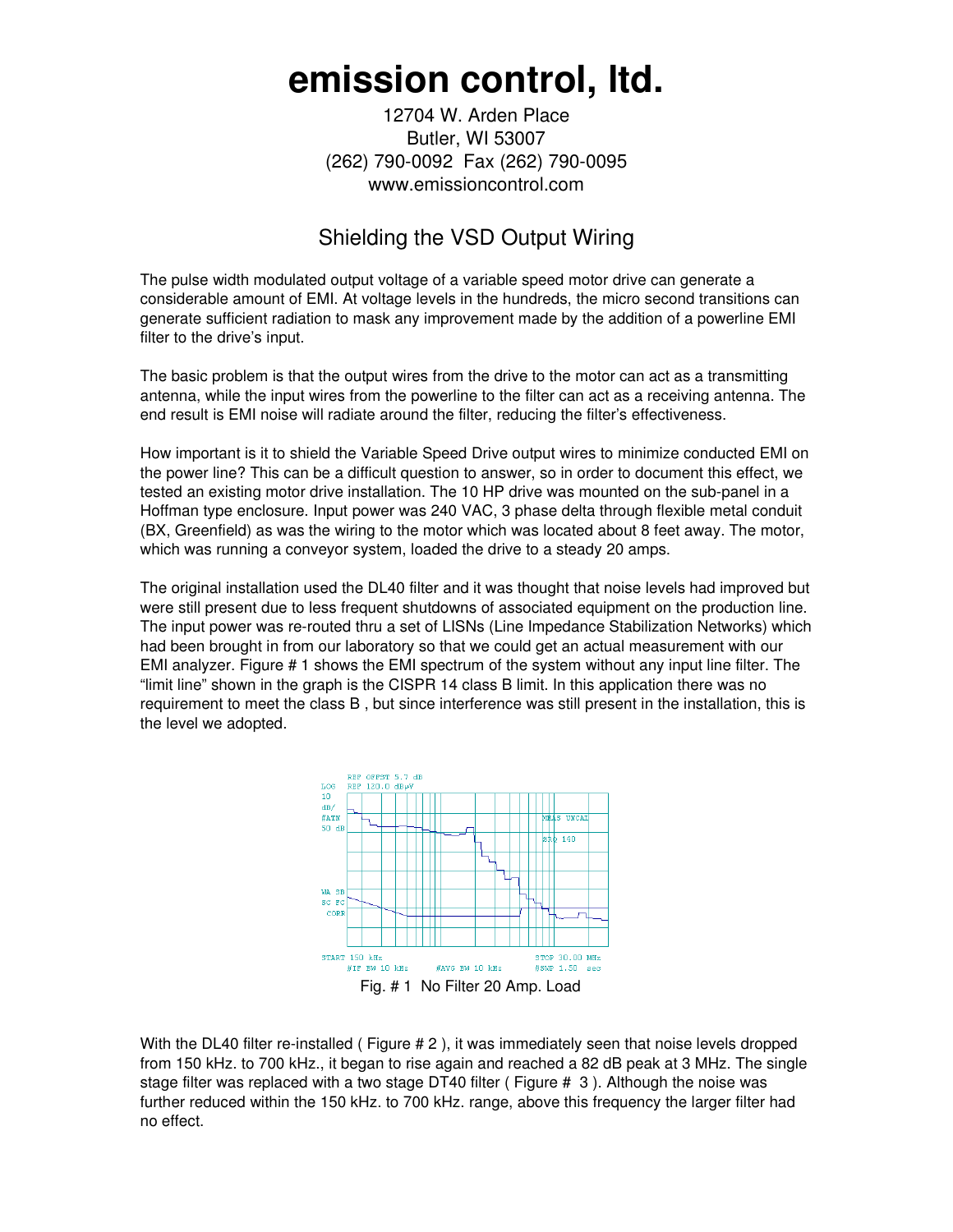## **emission control, ltd.**

12704 W. Arden Place Butler, WI 53007 (262) 790-0092 Fax (262) 790-0095 www.emissioncontrol.com

The problem, which we have seen many times in the lab, was radiated noise being picked up on the powerline before the filter. The radiated noise was coming off the wires between the drive and the motor. These wires had to be shielded to eliminate the problem. The solution is to replace the flexible conduit with solid metal conduit. The solid metal conduit must be bonded to both the drive enclosure and the motor housing. The end results for both filters is shown in Figures #4 and #5.

With the shielding installed, both filters eliminated the frequent shutdowns of the associated equipment. The original decision for the single stage DL40 filter was based on price, but it was decided to leave the two stage DT40 filter installed since the extra performance proved to be cost effective and provided an extra margin of EMI reduction.